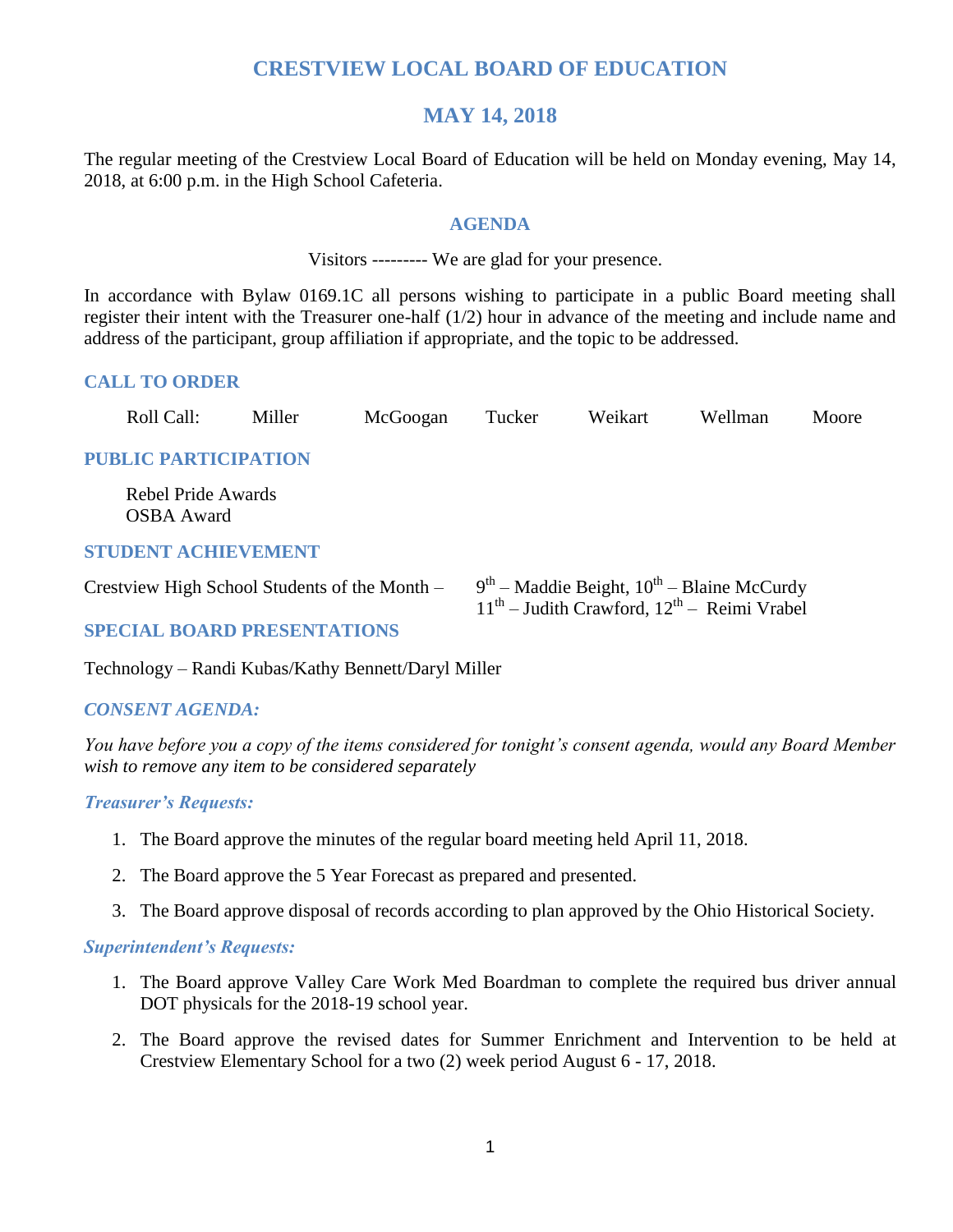- 3. The Board approve a resolution authorizing membership in the Ohio High School Athletic Association for Crestview High School and Crestview Middle School. It is agreed that these schools will conduct their athletics in accordance with the Constitution, Bylaws, Regulations, and Interpretations and decisions of the Ohio High School Athletic Association. Resolution shall remain in effect for the 2018-19 school year.
- 4. The Board approve the following licensed personnel to be granted a continuing contract beginning the 2018-19 school year according to salary schedule as recommended by Matthew T. Manley, Superintendent:

Eric Bable Kimberly Barlow

5. The Board grant pupil activity contracts to the following nonteaching personnel for the 2018-19 school year as per salary schedule for the assignments designated pursuant to O.R.C. 3313.53; all required reports are on file:

> Rebecca Patrone – CMS  $7<sup>th</sup> / 8<sup>th</sup>$  Fall Sport Cheer Advisor Rebecca Patrone – CMS  $7<sup>th</sup> / 8<sup>th</sup>$  Winter Sport Cheer Advisor Aaron Blatch – CHS Girls Varsity Head Basketball Coach Ethan Blatch – CHS Junior Varsity Girls Basketball Coach Jeffrey Wilson – CHS Varsity Boys Head Basketball Coach Jonathan Kinkead - CHS Varsity Boys Head Soccer Coach McKenzie Cross – CHS Junior Varsity Volleyball Coach Miranda Barnett – CMS  $8<sup>th</sup>$  Grade Girls Volleyball Coach Joshua McGoogan – CHS Junior Varsity Boys Soccer Coach Evan McCreary – CHS Assistant Marching Band Director D. Lowell Bacon – CHS Varsity Assistant Football Coach Michael Bettura – CHS Varsity Assistant Football Coach Joseph Golden – CHS Junior Varsity Boys Basketball Coach Eric Potts – CHS Varsity Assistant Football Coach

6. The Board grant supplemental contracts to the following licensed personnel for the 2018-2019 as per salary schedule for the assignment designated; all required reports are on file:

> Doris Buzzard – CMS Intervention Summer School Teacher (2018) Doris Buzzard – CMS Detention Monitor Monica McDonough – CMS Intervention Summer School Teacher (2018) Stephanie Stewart – CMS Pep Club Advisor Stephanie Stewart – CMS Student Council Advisor Jacklynn Mercer - CHS Prom Advisor Lisa Hughes – CES Librarian/Multi-Media Janet Leipheimer – District Wellness Coordinator Benjamin Corll – Community Engagement Coordinator Richard Gates – District Title 1 Coordinator Jamie Perna – CHS Art Club Tobin Bacon – CMS Head Football Coach Dominic Perry – CMS Weight Lifting Coach Dominic Perry – CHS Varsity Assistant Football Coach Marcia Bable – CMS Drama Club Tobin Bacon – CMS Fall Sports Combined  $5<sup>th</sup>/6<sup>th</sup>$ Tobin Bacon – CMS Winter Sports Combined  $5^{\text{th}}$  /6<sup>th</sup> Tobin Bacon – CMS Spring Sports Combined  $5<sup>th</sup>/6<sup>th</sup>$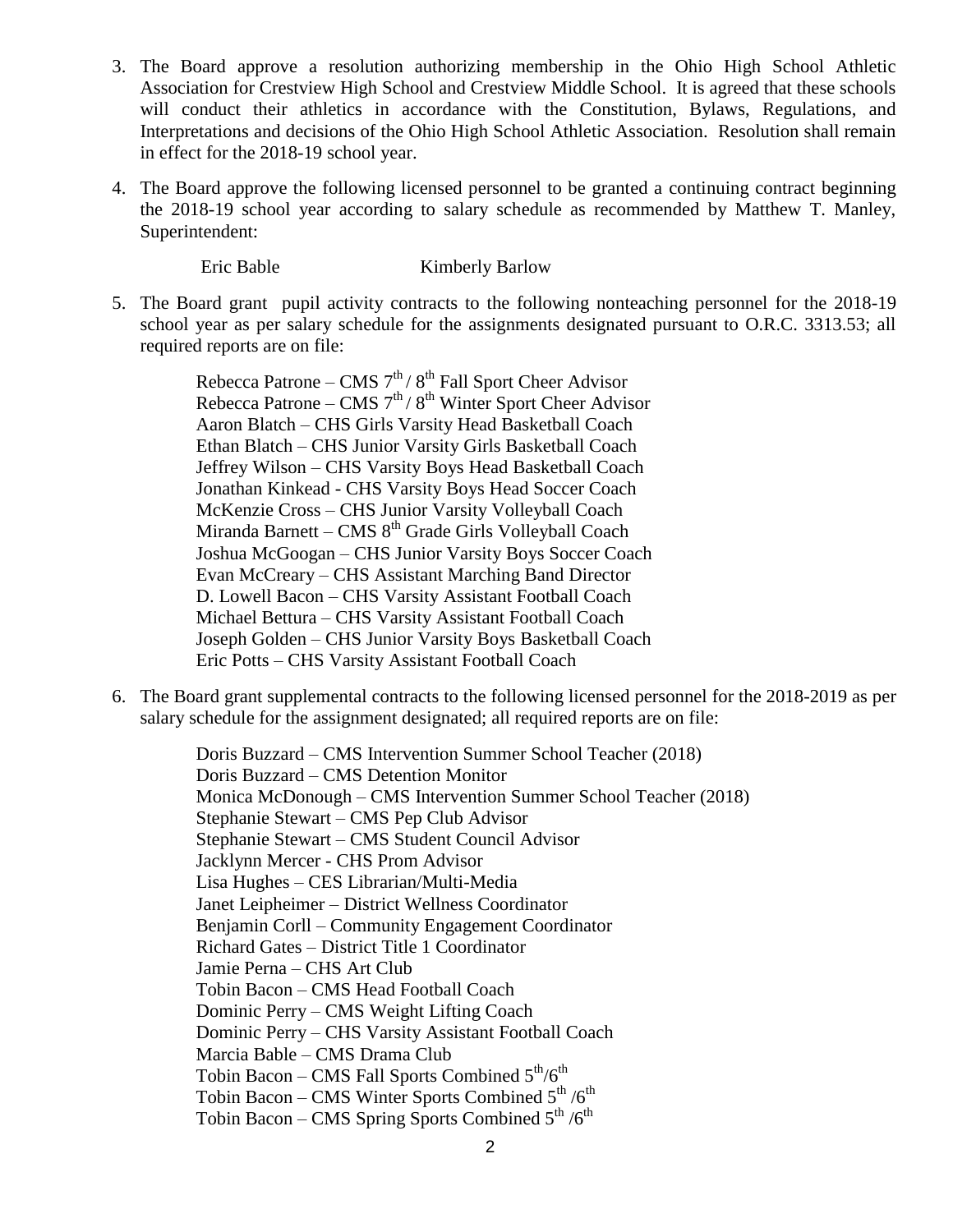Ann Hall – CHS Student Council Advisor Ann Hall – CHS Spanish Club Advisor Eric Bable – CHS Marching Band Director Eric Bable – CHS Spring Musical Director Gregory Woolman – CHS Varsity Assistant Boys Basketball Coach Alisha Auer – CMS  $8<sup>th</sup>$  Grade Girls Basketball Coach Matthew Evans – CMS Assistant Football Coach Cynthia Straney – CMS  $7<sup>th</sup>$  Grade Volleyball Coach Sarah Finch – CHS Freshman Volleyball Coach Kathryn Vrabel – CHS French Club Advisor

7. The Board approve the following as non-paid volunteer for the 2018-19 school year; all required reports are on file:

> Judith Gregory – CHS Volunteer Volleyball Coach Laura Nappi – CHS Volunteer Bowling

8. The Board approve the following licensed personnel to be re-employed for the 2018-19, 2019-20, 2020-21 school years on a three (3) year limited contract basis according to salary schedule:

| Katie Beebout   | Stephanie Chizmar    | Derek Ciapala   |
|-----------------|----------------------|-----------------|
| Sherry K. Ervin | <b>Matthew Evans</b> | Sarah Finch     |
| Kara Headland   | Barbara Lipp         | Jamie Perna     |
| Kayla Rolston   | Deborah Stockman     | Cynthia Straney |
| Steven Weber    | Kory Whitacre        |                 |

9. The Board approve the following licensed personnel to be re-employed for the 2018-19 school year on a one (1) year limited contract basis according to salary schedule:

| Marcia Bable          | <b>Andrew Crawford</b> | Dale Morckel |
|-----------------------|------------------------|--------------|
| <b>Tiffany Noling</b> |                        |              |

10. The Board approve the following licensed personnel to be granted an extended two (2) year limited contract basis for the 2018-19 and 2019-20 school year according to salary schedule as recommended by Matthew T. Manley, Superintendent:

Sara Ress

11. The Board approve the following licensed personnel to be granted a one (1) year limited contract basis for the 2018-19 school year as an Instructional Tutors according to the established wage rate; all required reports are on file:

> Gale Heffinger – CES Instructional Tutor Alisha Auer – CHS Instructional Tutor

12. The Board approve the following nonteaching personnel to be granted a one (1) year limited contract for the 2018-19 school year according to wage rate for the assignment designated; all required reports are on file:

> Myra Buck – Elementary School Activity Funds Cashier Hollee Gates – Middle School Activity Funds Cashier Deborah Walker – High School Activity Funds Cashier Tracy Simmons – 2 Hour Dishwasher (as needed)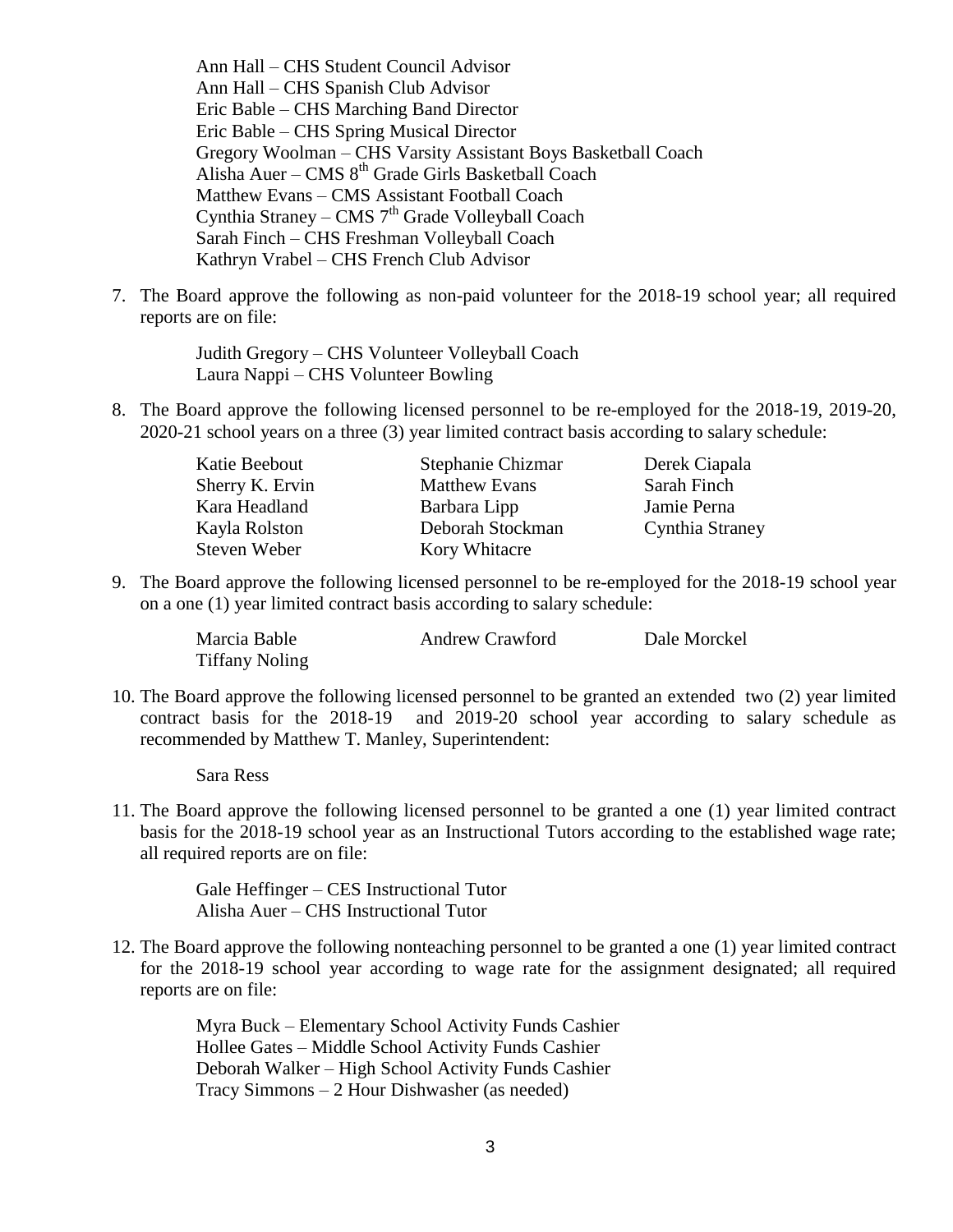13. The Board approve the following nonteaching personnel to be granted a two (2) year limited contract for the 2018-19 and 2019-20 school years according to wage rate for the assignment designated; all required reports are on file:

> Liza Berger – Health Assistant Melissa Fieldhouse – 3 Hour Bus Driver Office Route

14. The following nonteaching personnel be granted a continuing contract beginning the 2018-19 school year according to wage rate for the assignment designated:

Jason Cochran – Technology Assistant

15. The Board approve the following non-teaching personnel be placed on the approved substitute list for the 2018-19 school year, substitute basis only, according to wage rate for the assignment designated; all required reports are on file:

#### *Bus Drivers*

George Cox…Harold Winnale III…Timothy Palmer…Richard Stelts…Holly Steinbinder…Holly Price

#### *Cafeteria Cooks, Cashiers, Servers and Dishwashers*

Melissa Fieldhouse…Helen Gorby…Roni Cresanto…Jolane Day…Jill Kallas…Susan Hurd. Jamie Schultz…Elizabeth Engel…Beth Lentini…Patricia Best…Judy Keck…Holly Price

#### *Custodians*

Cody Rozeski..Keith Gallagher..Jeffrey Oliver..Thomas Belan…Nicholas VanPelt..Lee Hahn..JoshuaPilla..Colton Ruggles..Matthew Phillips..Amanda Huff..Robert Taggart..Tiffany Felger

#### *Secretaries*

Karen Sapp..Jennifer Burbick-Rothwell..Claudia McGaffick…Elizabeth Engel…Cynthia Beverage

# *Technology Assistant*

Richard Stelts…Luke Nappi…Corey Ensell

16. The Board approve following certificated personnel be placed on the approved substitute list for the 2018-19 school year, be granted a limited teaching contract, substitute basis only, according to salary schedule; all required reports are on file:

## *High School, Middle School & Elementary School*

Alisha Auer – Physical Education P-12 Janet Marstellar - Visual Art (P-12) John Beilhart – Health/PE P-12 Nicholas Mays – General Education Cynthia Beveridge – Life Sciences 7-12 Darlene McElroy – General Education Jennifer Burbick-Rothwell – Vocational Darla Mellott – General Education Rodney Chapman - General Education Shannon Mercer – Early Childhood P-3 Amie Cope – Int. Lang. Arts 7-12 Jamie Meredith – General Education Jacquelyn Cusick – Early Childhood P-3 Tammy Moore – General Education Karen Cyrus – General Education Amber Neff – General Education Mark Fabian, Jr – Integrated Social Studies Morgan Newbauer – General Education Betsy Garwood-Wilhelm – RN Melissa Noland – General Education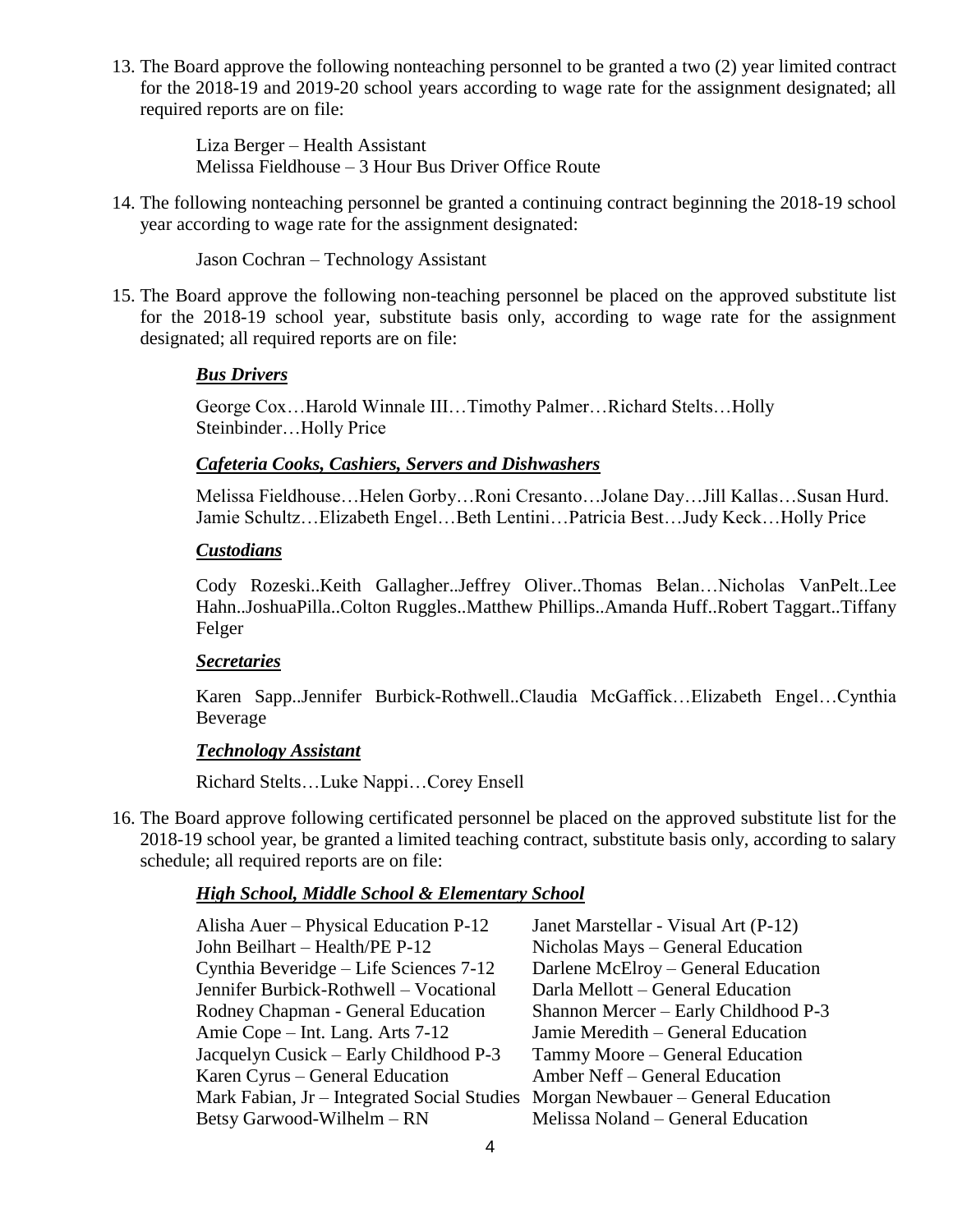Heidi Guilliams–Econ/Geog/Hist 9-12/SS 7/8 Rebecca Sanor – General Education Stephanie Halfhill – General Education Stephen Spencer – Music P-12 Laura Hardenbrook – General Education Crystal Weikart – Elementary 1 - 8 Casey Harris – General Education Gabriella Williams – RN Paige Hawkins – RN Thomas Billet – Health/Physical Ed (7-12) Gale Heffinger – Early Childhood (P-3) Diane Lenkey – Education of Handicapped K-12

## *Tutoring/Home Instruction*

| Colby Adams               | Lisa Campbell     |
|---------------------------|-------------------|
| <b>Ashley Bartholomew</b> | Doris Buzzard     |
| Phylicia Joy              | <b>Shawn Louk</b> |

### **END of CONSENT AGENDA**

Recommend the Board approve the consent agenda as presented:

|     | Moved by ____, second by _____ to approve consent agenda. Vote yes: ____, ____, ____, ____, _ |         |  |                       | Vote |
|-----|-----------------------------------------------------------------------------------------------|---------|--|-----------------------|------|
| no: |                                                                                               | Absent: |  | Motion carried Failed |      |

### *Treasurer's Requests/Recommendations not included in Consent Agenda:*

- 1. Recommend: The Board approve financial reports and investments as prepared and presented.
- 2. Recommend: The Board accept donations from:

| Best Sports & Stitches<br>a.                                                                                                                                                                                                                                                                                                                                                                                                                                                                                                | \$100.00 to CHS Golf                  |
|-----------------------------------------------------------------------------------------------------------------------------------------------------------------------------------------------------------------------------------------------------------------------------------------------------------------------------------------------------------------------------------------------------------------------------------------------------------------------------------------------------------------------------|---------------------------------------|
| <b>Baer Auctioneers</b><br>b.                                                                                                                                                                                                                                                                                                                                                                                                                                                                                               | 50.00 to CHS Golf                     |
| NDC Heating $&$ Cooling<br>$c_{\cdot}$                                                                                                                                                                                                                                                                                                                                                                                                                                                                                      | \$100.00 to CHS Golf                  |
| CR Black & Gold Lady Rebels Softball Club<br>d.                                                                                                                                                                                                                                                                                                                                                                                                                                                                             | \$632.02 to CHS Softball              |
| Rogers Mill<br>e.                                                                                                                                                                                                                                                                                                                                                                                                                                                                                                           | \$100.00 to CHS Golf                  |
| <b>Graft Electric</b>                                                                                                                                                                                                                                                                                                                                                                                                                                                                                                       | \$100.00 to CHS Golf                  |
| g. J. Radman                                                                                                                                                                                                                                                                                                                                                                                                                                                                                                                | \$200.00 to Amanda Radman Scholarship |
| J. Radman<br>h.                                                                                                                                                                                                                                                                                                                                                                                                                                                                                                             | \$300.00 to Amanda Radman Scholarship |
| S. Radman                                                                                                                                                                                                                                                                                                                                                                                                                                                                                                                   | \$150.00 to Amanda Radman Scholarship |
| <b>Ohiopyle Prints</b>                                                                                                                                                                                                                                                                                                                                                                                                                                                                                                      | \$ 6.77 to CHS Public School Support  |
| k. Miscellaneous                                                                                                                                                                                                                                                                                                                                                                                                                                                                                                            | \$925.00 to CES Public School Support |
| Moved by _____, second by _____. Vote yes: _____, _____, _____, _____, _____. Vote no: ____,<br>$\frac{1}{1}, \frac{1}{1}, \frac{1}{1}, \frac{1}{1}, \frac{1}{1}, \frac{1}{1}, \frac{1}{1}, \frac{1}{1}, \frac{1}{1}, \frac{1}{1}, \frac{1}{1}, \frac{1}{1}, \frac{1}{1}, \frac{1}{1}, \frac{1}{1}, \frac{1}{1}, \frac{1}{1}, \frac{1}{1}, \frac{1}{1}, \frac{1}{1}, \frac{1}{1}, \frac{1}{1}, \frac{1}{1}, \frac{1}{1}, \frac{1}{1}, \frac{1}{1}, \frac{1}{1}, \frac{1}{1}, \frac{1}{1}, \frac{1}{1}, \frac{1}{1}, \frac{$ |                                       |

### *Board Reports:*

| 1. Career Center Report               | Mr. Tucker   |
|---------------------------------------|--------------|
| 2. Student Achievement Liaison Report | Mrs. Wellman |
| 3. Legislative Report                 | Mr. Weikart  |
| 4. Student Board Member Report        | Mr. Moore    |

#### *Board Committee Reports:*

| 1. Buildings & Grounds | Mr. McGoogan |
|------------------------|--------------|
| 2. Athletic Council    | Mr. Tucker   |
| 3. Personnel           | Mr. Tucker   |
| 4. Finance Audit       | Mrs. Wellman |
|                        |              |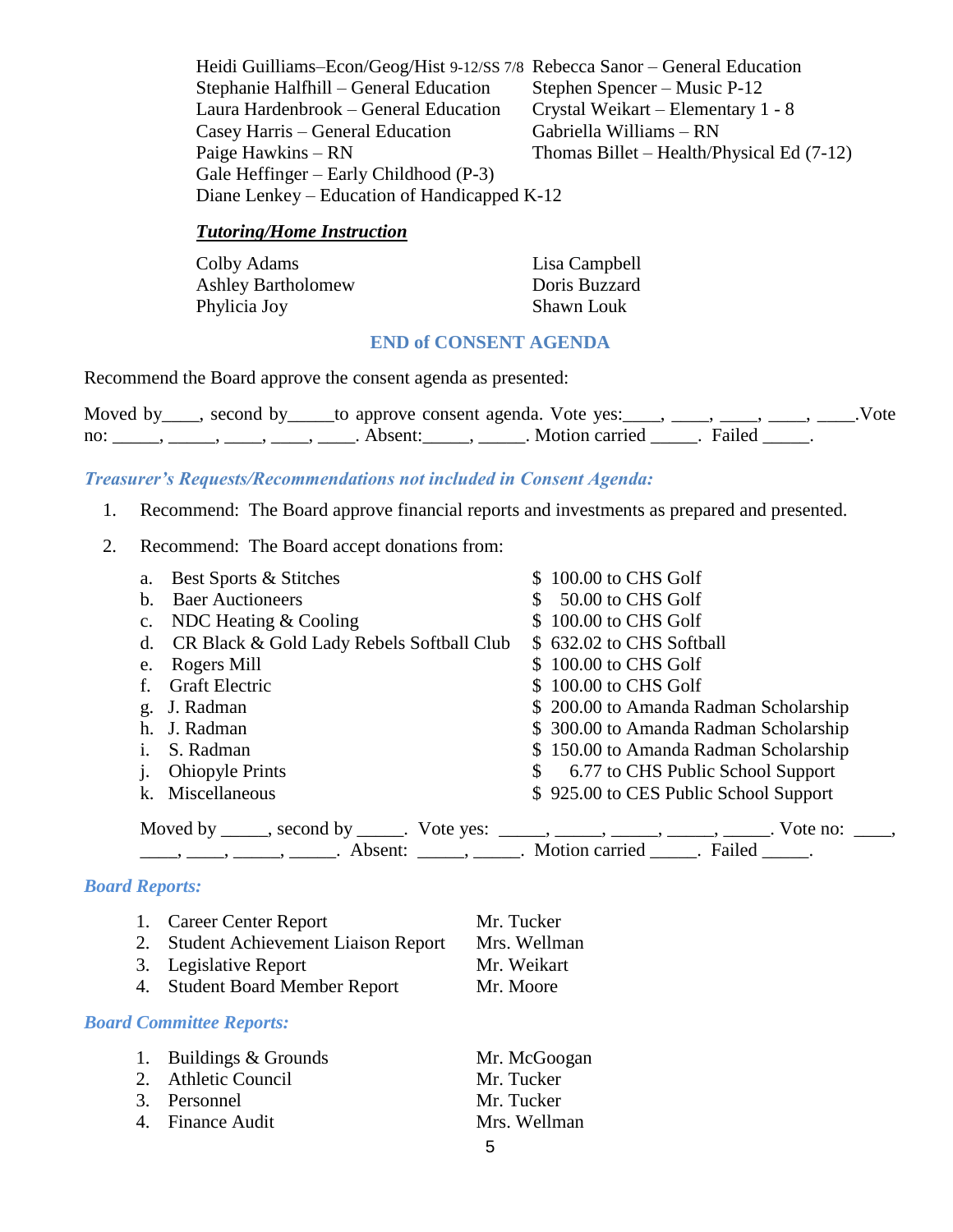| 5. Policy            | Mrs. Wellman |
|----------------------|--------------|
| 6. Communications    | Mr. Weikart  |
| 7. Insurance         | Mr. Weikart  |
| 8. Business Advisory | Mr. McGoogan |
|                      |              |

|    | 1. Elementary School | Mrs. Dangerfield      |
|----|----------------------|-----------------------|
|    | 2. Middle School     | Mrs. Lemaster         |
|    | 3. High School       | Mrs. Dickson          |
|    | 4. Special Education | Mr. Hill              |
|    | 5. Athletic          | Mr. Cusick/Mrs. Nappi |
|    | 6. Lunchroom         | <b>Miss Wilmes</b>    |
|    | 7. Technology        | Mr. Miller            |
|    | 8. Transportation    | Mr. Burbick           |
| 9. | Maintenance          | Mr. Radman            |
|    |                      |                       |

### *Superintendent's Report:* Mr. Manley

*Administrative Reports:*

#### **Superintendent's Requests/Recommendations not included in Consent Agenda:**

1. Recommend: The Board review, waive the second reading and adopt the following Board Policies/Bylaws:

| <b>Policy/Bylaw Number</b>                                                  | <b>Description</b>                                                 | <b>New/Revised/Replacement/Delete</b> |
|-----------------------------------------------------------------------------|--------------------------------------------------------------------|---------------------------------------|
| 2271                                                                        | College Credit Plus Program                                        | Revised                               |
| 8600                                                                        | Transportation                                                     | Revised                               |
| Moved by _____, second by _____. Vote yes: _____, _____, _____, _____, ____ | Motion carried<br>Absent: $\_\_\_\_\_\_\_\_\_\_\_\_\_\_\_\_\_\_\_$ | Vote no: $\qquad \qquad$<br>Failed    |

2. Recommend: The Board adopt the following resolution proclaiming the week of May 7-11, 2018, as Teacher Appreciation Week:

*Whereas*, teachers mold future citizens through guidance and education; and

*Whereas*, teachers encounter students of widely differing backgrounds; and

*Whereas,* our country's future depends upon providing quality education to all students; and

*Whereas,* teachers spend countless hours preparing lessons, evaluating progress, counseling and coaching students and performing community service; and

*Whereas*, our community recognizes and supports its teachers in educating the children of this community.

*Now, Therefore, Be It Resolved***,** that the Crestview Local Board of Education proclaims May 7-11, 2018, to be TEACHER APPRECIATION WEEK; and

*Be it Further Resolved***,** that the Crestview Local Board of Education strongly encourages all members of our community to join with it in personally expressing appreciation to our teachers for their dedication and devotion to their work.

|  | Moved by _____, second by _____. Vote yes: _____, _____, _____, _____, _____. V | . Vote no: |
|--|---------------------------------------------------------------------------------|------------|

., \_\_\_\_\_, \_\_\_\_\_. Absent: \_\_\_\_\_, \_\_\_\_\_. Motion carried \_\_\_\_\_. Failed \_\_\_\_\_.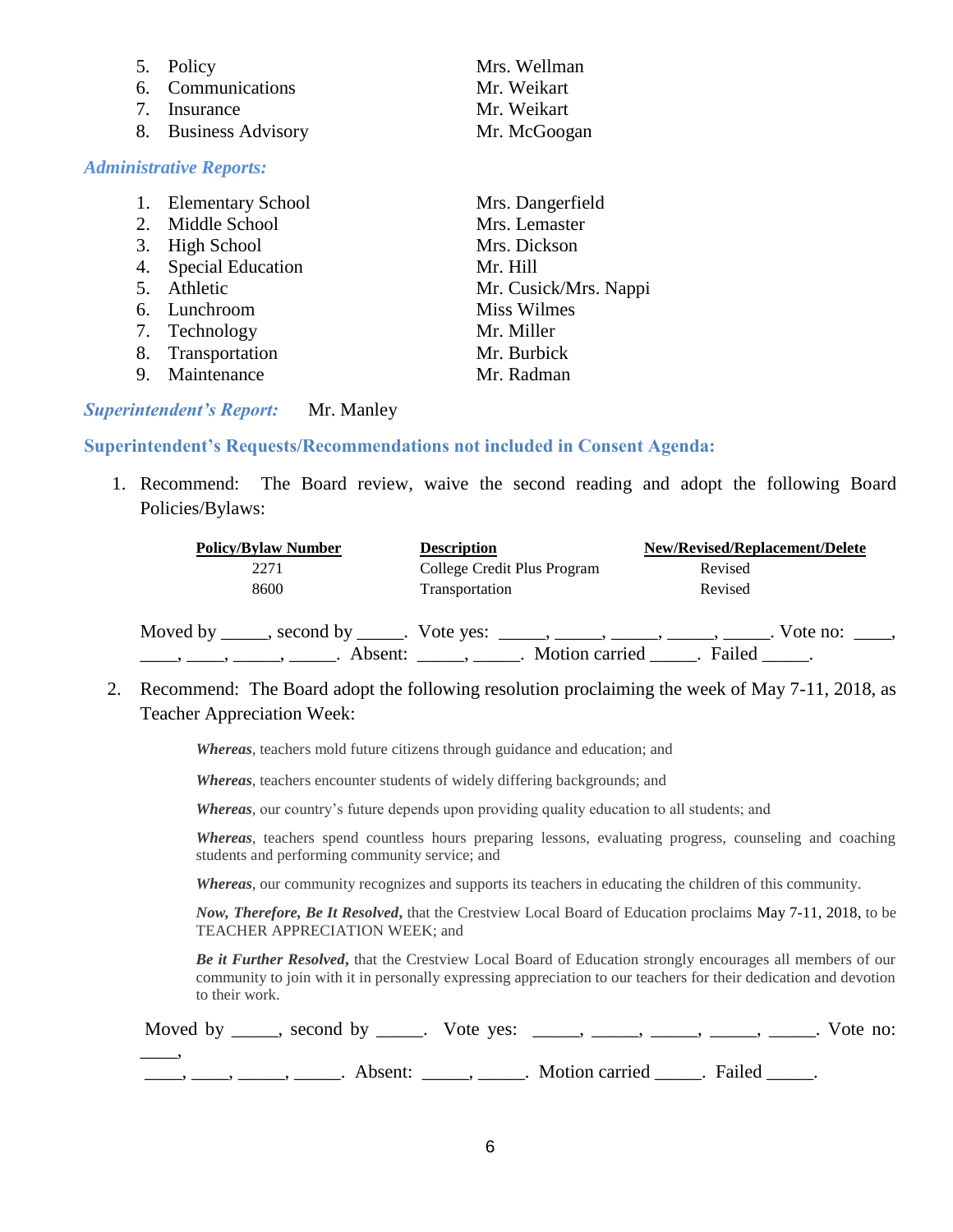3. Recommend: The Board adopt the following resolution proclaiming the week of May 7-11, 2018, as School Nutrition Employee Week:

*Whereas*, nutritious meals at school are an essential part of the school day; and

*Whereas,* the staff of the District's school meals and nutrition department are committed to providing healthful, nutritious meals to the District's children; and

*Whereas***,** the men and women who prepare and serve school meals help nurture our children through their daily interaction and support; and

*Whereas*, the week of May 7-11, 2018, is School Nutrition Employee Week;

*Now Therefore,* be it resolved that Crestview Local School District expresses its deep appreciation to these valuable employees and commends their good work on behalf of children.

Moved by \_\_\_\_\_, second by \_\_\_\_\_. Vote yes: \_\_\_\_\_, \_\_\_\_\_, \_\_\_\_\_, \_\_\_\_\_, \_\_\_\_\_. Vote no:  $\overline{\phantom{a}}$ ——, ——, ——, Absent: \_\_\_\_, \_\_\_\_. Motion carried \_\_\_\_. Failed \_\_\_\_.

4. Recommend: Members of the Class of 2018 be granted their High School Diplomas on May 20, 2018; providing they have satisfactorily completed their courses of study as prescribed by the State of Ohio and the Crestview Local Board of Education as follows:

#### **CRESTVIEW HIGH SCHOOL CLASS OF 2018**

| Rachel Renee Anderson                                                                                                                                                                                                                                                                                                                                                                                                                         | Jeffrey D. Feo              | Ethan Alexander Rockenberger                                                               |
|-----------------------------------------------------------------------------------------------------------------------------------------------------------------------------------------------------------------------------------------------------------------------------------------------------------------------------------------------------------------------------------------------------------------------------------------------|-----------------------------|--------------------------------------------------------------------------------------------|
| Alaina Michelle Lynette Ashby                                                                                                                                                                                                                                                                                                                                                                                                                 | Donna Ann Finch             | <b>Brittany Nichole Rupert</b>                                                             |
| Alissa Kay Baer                                                                                                                                                                                                                                                                                                                                                                                                                               | Taijah Lin Fosnaught        | Jacob Gordon Sandy                                                                         |
| Dylan Michael Baker                                                                                                                                                                                                                                                                                                                                                                                                                           | <b>Courtney Rose Frank</b>  | Costen Santelmo                                                                            |
| Jacob Baker                                                                                                                                                                                                                                                                                                                                                                                                                                   | Courtney Lee Gilbert        | Dylan Scott Schaefer                                                                       |
| Dylan Andrew Ball                                                                                                                                                                                                                                                                                                                                                                                                                             | Jade Cassandra Green        | <b>Elliott Russell Schaefer</b>                                                            |
| Macayla Elizabeth Norma Barnhart                                                                                                                                                                                                                                                                                                                                                                                                              | Allison Elizabeth Hall      | Kyrah Paige Schultz                                                                        |
| Jillian Marie Beard                                                                                                                                                                                                                                                                                                                                                                                                                           | Andrew William Hardenbrook  | Moses Sevacko                                                                              |
| <b>Tyler Anthony Biser</b>                                                                                                                                                                                                                                                                                                                                                                                                                    | Caleb Hill                  | Erica Faith Shafer                                                                         |
| Jonathan Bradley Black                                                                                                                                                                                                                                                                                                                                                                                                                        | Cameron Thomas Johnson      | Calie Marlene Sherrill                                                                     |
| <b>Trinity Renee Boston</b>                                                                                                                                                                                                                                                                                                                                                                                                                   | Sara Lynette Kauffman       | Emma Joelle Smith                                                                          |
| Erika Nicole Brooks                                                                                                                                                                                                                                                                                                                                                                                                                           | Macy Kelleher               | Alisha Leora Steeves                                                                       |
| Burt Thomas Brown III                                                                                                                                                                                                                                                                                                                                                                                                                         | Rebekah Jane Klem           | McKalie Elizabeth Stickney                                                                 |
| <b>Brooke Nicole Butts</b>                                                                                                                                                                                                                                                                                                                                                                                                                    | Katrina Elizabeth Kotas     | Robert Hudson Terraplane Straney                                                           |
| Kayla Shyann Butts                                                                                                                                                                                                                                                                                                                                                                                                                            | Austin Lee Laughlin         | Dakota J. Stratton                                                                         |
| Kyle Andrew Chlebus                                                                                                                                                                                                                                                                                                                                                                                                                           | Mitchell Scott Lindsay      | Landon David Talbert                                                                       |
| <b>Brittany Renee Coblentz</b>                                                                                                                                                                                                                                                                                                                                                                                                                | Nathaniel Scott Lopez       | <b>Jesse Richard Travis</b>                                                                |
| Andrea Lynn Coleman                                                                                                                                                                                                                                                                                                                                                                                                                           | Anastasia Marie McDevitt    | Cheyenne Raine Trump                                                                       |
| Lauren M. Cook                                                                                                                                                                                                                                                                                                                                                                                                                                | <b>Kassity Paige Miller</b> | Reimi Vrabel                                                                               |
| Joshua E. Cooper                                                                                                                                                                                                                                                                                                                                                                                                                              | Daniel Sullivan Moore       | Noah Robert Waller                                                                         |
| Donald J. Cornwell                                                                                                                                                                                                                                                                                                                                                                                                                            | <b>Scott James Murray</b>   | Charles Patrick Ward II                                                                    |
| Kylie Ann Marie Cresanto                                                                                                                                                                                                                                                                                                                                                                                                                      | Matthew Nery                | Lana Louise Ward                                                                           |
| Amanda Leerose Cusick                                                                                                                                                                                                                                                                                                                                                                                                                         | Lauren Olivia Nulf          | Kylie Jo West                                                                              |
| MacKenzie Rae Daub                                                                                                                                                                                                                                                                                                                                                                                                                            | Madelyn Pallotta            | Abigail Karolen Whaley                                                                     |
| Tyler James Deidrick                                                                                                                                                                                                                                                                                                                                                                                                                          | Jacob Tristan Pelley        | Luke Alan Wickline                                                                         |
| Haley Ruth Derringer                                                                                                                                                                                                                                                                                                                                                                                                                          | Carly Jo Price              | Alexis N. Williams                                                                         |
| Caleb Joseph Dew                                                                                                                                                                                                                                                                                                                                                                                                                              | Hunter Alexander Pyatt      | Hope K. Wilson                                                                             |
| Madison Leigh Duke                                                                                                                                                                                                                                                                                                                                                                                                                            | Daniel George Rambo         | Nathaniel McKenry Wisbith                                                                  |
| Ethan Thomas Elliott                                                                                                                                                                                                                                                                                                                                                                                                                          | Ashley Ann Rance            | Paige N. Witt                                                                              |
| Corey Tyler-Michael Ensell                                                                                                                                                                                                                                                                                                                                                                                                                    | Jacob A. Ricketts           | Troy Allen Wolfgang                                                                        |
| Hannah Marie Eshenbaugh                                                                                                                                                                                                                                                                                                                                                                                                                       | Jeffrey James Roberts       |                                                                                            |
|                                                                                                                                                                                                                                                                                                                                                                                                                                               |                             |                                                                                            |
|                                                                                                                                                                                                                                                                                                                                                                                                                                               |                             | Moved by _____, second by _____. Vote yes: _____, _____, _____, _____, _____. Vote no: ___ |
| $\overline{\phantom{a}}$ , $\overline{\phantom{a}}$ , $\overline{\phantom{a}}$ , $\overline{\phantom{a}}$ , $\overline{\phantom{a}}$ , $\overline{\phantom{a}}$ , $\overline{\phantom{a}}$ , $\overline{\phantom{a}}$ , $\overline{\phantom{a}}$ , $\overline{\phantom{a}}$ , $\overline{\phantom{a}}$ , $\overline{\phantom{a}}$ , $\overline{\phantom{a}}$ , $\overline{\phantom{a}}$ , $\overline{\phantom{a}}$ , $\overline{\phantom{a}}$ | Absent: _______, ________.  | Motion carried ______. Failed                                                              |
|                                                                                                                                                                                                                                                                                                                                                                                                                                               |                             |                                                                                            |